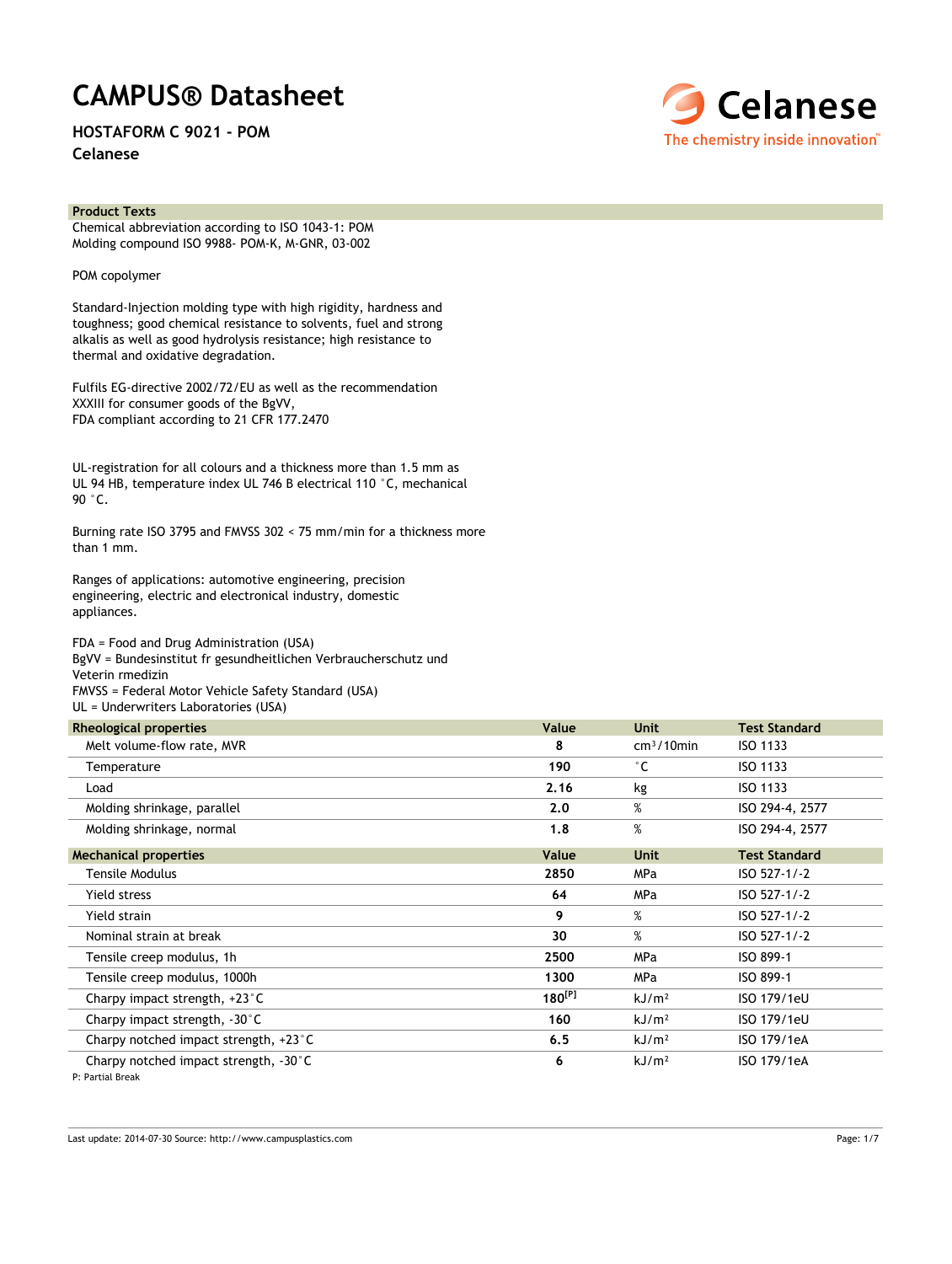### **Celanese**

| <b>Thermal properties</b>                   | Value   | Unit              | <b>Test Standard</b> |
|---------------------------------------------|---------|-------------------|----------------------|
| Melting temperature, 10°C/min               | 166     | °С                | ISO 11357-1/-3       |
| Temp. of deflection under load, 1.80 MPa    | 104     | °С                | ISO 75-1/-2          |
| Vicat softening temperature, 50°C/h 50N     | 150     | °С                | ISO 306              |
| Coeff. of linear therm. expansion, parallel | 110     | $E-6/K$           | ISO 11359-1/-2       |
| Coeff. of linear therm. expansion, normal   | 110     | $E-6/K$           | ISO 11359-1/-2       |
| Burning Behav. at 1.5 mm nom. thickn.       | HB      | class             | IEC 60695-11-10      |
| Thickness tested (1.5)                      | 1.5     | mm                | IEC 60695-11-10      |
| Yellow Card available                       | Yes     | $\overline{a}$    |                      |
| Burning Behav. at thickness h               | HB      | class             | IEC 60695-11-10      |
| Thickness tested (h)                        | 3.0     | mm                | IEC 60695-11-10      |
| <b>Yellow Card available</b>                | Yes     | ä,                |                      |
| <b>Electrical properties</b>                | Value   | <b>Unit</b>       | <b>Test Standard</b> |
| Relative permittivity, 100Hz                | 4       | ÷,                | <b>IEC 60250</b>     |
| Relative permittivity, 1MHz                 | 4       | ÷,                | <b>IEC 60250</b>     |
| Dissipation factor, 100Hz                   | 20      | $E-4$             | <b>IEC 60250</b>     |
| Dissipation factor, 1MHz                    | 50      | $E - 4$           | <b>IEC 60250</b>     |
| Volume resistivity                          | 1E12    | Ohm*m             | IEC 60093            |
| Surface resistivity                         | 1E14    | Ohm               | IEC 60093            |
| Electric strength                           | 35      | kV/mm             | IEC 60243-1          |
| Comparative tracking index                  | 600     | ÷,                | <b>IEC 60112</b>     |
| Other properties                            | Value   | <b>Unit</b>       | <b>Test Standard</b> |
| Water absorption                            | 0.65    | %                 | Sim. to ISO 62       |
| Humidity absorption                         | 0.2     | %                 | Sim. to ISO 62       |
| Density                                     | 1410    | kg/m <sup>3</sup> | ISO 1183             |
| Rheological calculation properties          | Value   | Unit              | <b>Test Standard</b> |
| Density of melt                             | 1200    | kg/m <sup>3</sup> |                      |
| Thermal conductivity of melt                | 0.155   | W/(m K)           |                      |
| Spec. heat capacity melt                    | 2210    | J/(kg K)          |                      |
| Eff. thermal diffusivity                    | 4.85E-8 | $m^2/s$           |                      |
| Ejection temperature                        | 165     | $^{\circ}$ C      |                      |
| Test specimen production                    | Value   | <b>Unit</b>       | <b>Test Standard</b> |
| Processing conditions acc. ISO              | 9988    |                   | ISO2                 |
| Injection Molding, melt temperature         | 205     | ۰c                | <b>ISO 294</b>       |
| Injection Molding, mold temperature         | 90      | $^{\circ}$ C      | ISO 10724            |
| Injection Molding, injection velocity       | 200     | mm/s              | <b>ISO 294</b>       |
| Injection Molding, pressure at hold         | 90      | MPa               | <b>ISO 294</b>       |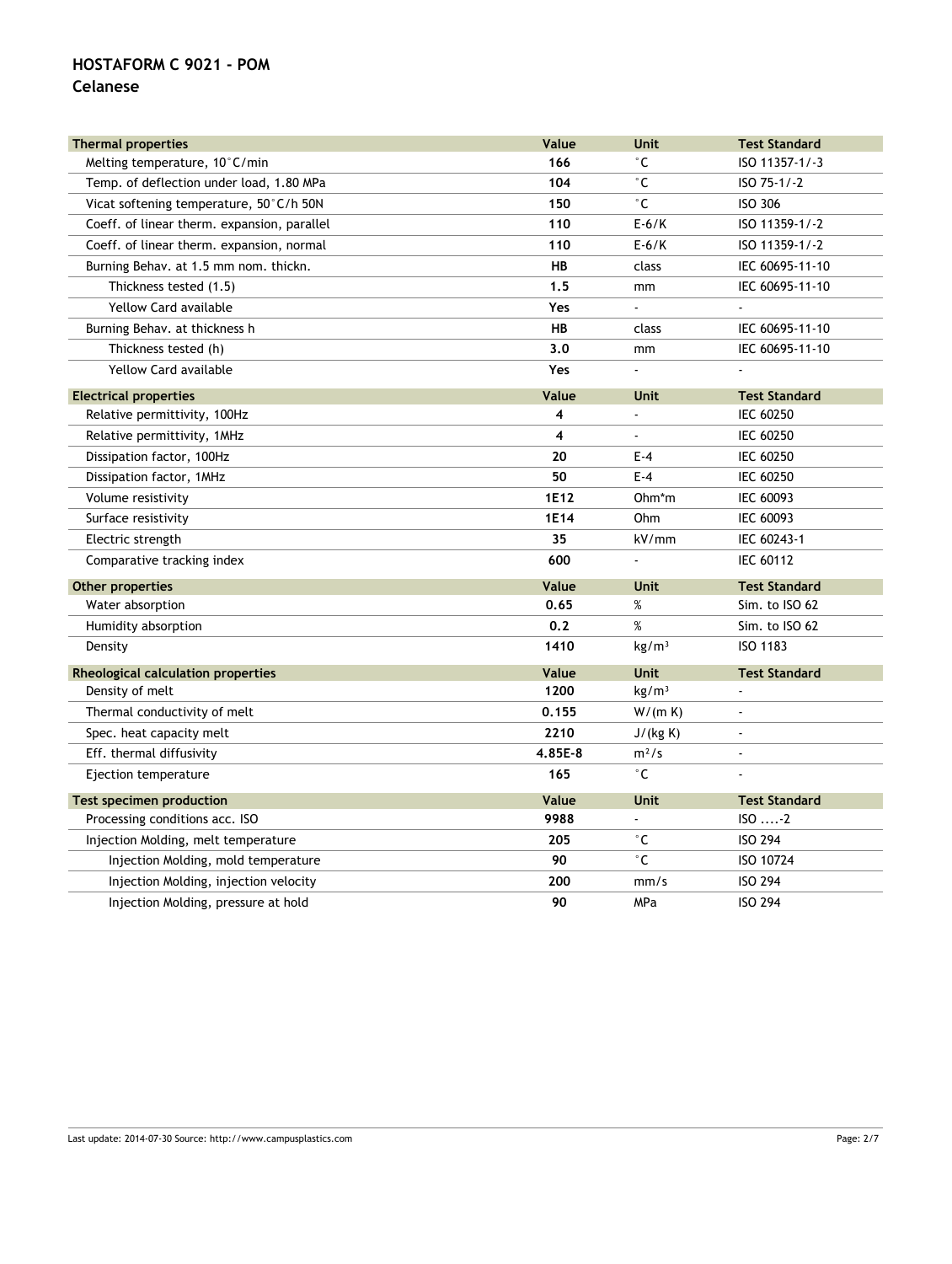### **Celanese**

### **Diagrams**







# www.campusplastics.com Shearstress-shear rate HOSTAFORM C 9021 Shear rate in 1/s Shearstress in Pa 1E2 1E3 1E4  $1E4$ <br> $1E2$ 1E5  $1E6$   $- 180 °C$  $-200$   $°C$ 220 °C



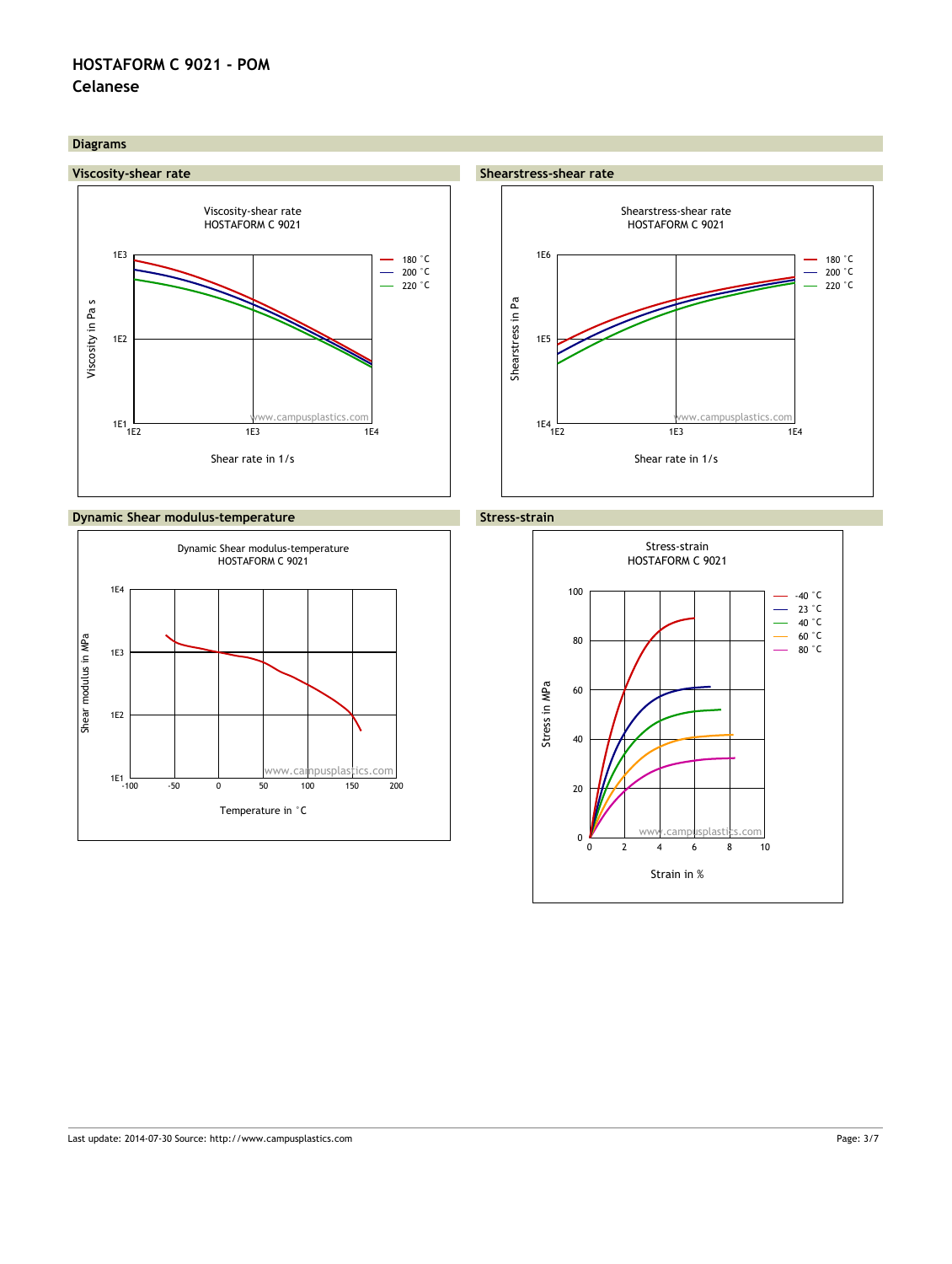



### **Characteristics**

#### **Processing**

Injection Molding, Film Extrusion, Profile Extrusion, Sheet Extrusion, Other Extrusion, Blow Molding

#### **Delivery form** Pellets

#### **Other text information**

**Injection molding**

### PREPROCESSING

Last update: 2014-07-30 Source: http://www.campusplastics.com Page: 4/7

### **Creep modulus-time 23°C Specific volume-temperature (pvT)**



#### **Additives** Release agent

### **Regional Availability**

North America, Europe, Asia Pacific, South and Central America, Near East/Africa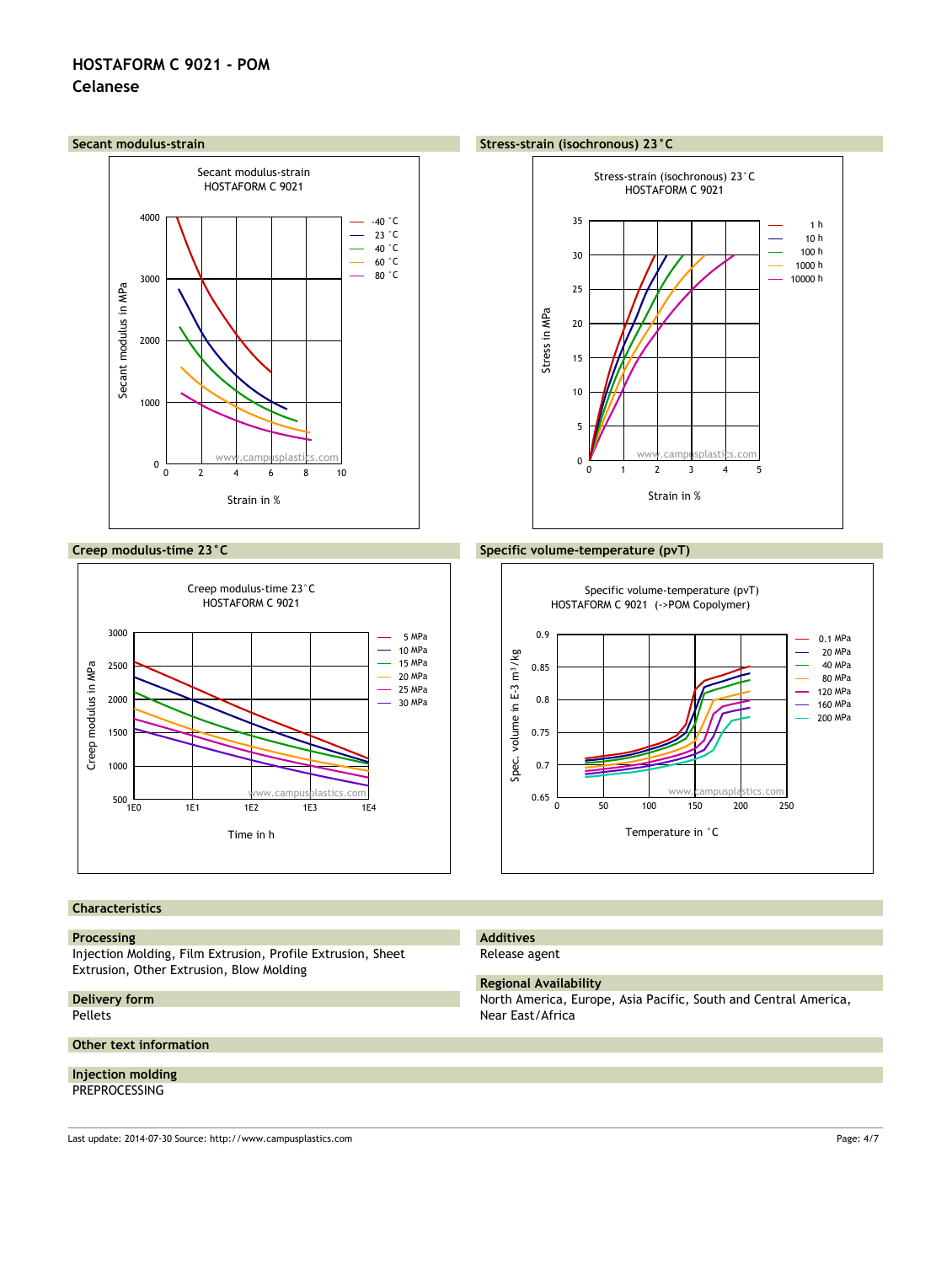### **Celanese**

General drying is not necessary due to low moisture absorption of the resin.

In case of bad storage conditions (water contact or condensed water) the use of a recirculating air dryer (100 to 120 °C / max. 40 mm layer / 3 to 6 hours) is recommended.

Max. Water content 0,2 %

### PROCESSING

Standard injection moulding machines with three phase (15 to 25 D) plasticating screws will fit.

Melt temperature 190-230 °C Mould temperature 80-120 °C

POSTPROCESSING

Conditioning e.g. moisturizing is not necessary.

#### **Film extrusion PREPROCESSING**

General drying is not necessary due to low moisture absorption of the resin.

In case of bad storage conditions (water contact or condensed water) the use of a recirculating air dryer (100 to 120 °C / max. 40 mm layer / 3 to 6 hours) is recommended.

Max. Water content 0,2 %

### PROCESSING

Standard extruders with grooved feed zone and short compression screws (minimum 25 D) will fit.

Melt temperature 180-190 °C

### POSTPROCESSING

Conditioning e.g. moisturizing is not necessary.

In case of very thick wall thickness profiles after-annealing it is recommended to reduce internal stress.

Annealing temperature 130-140 °C Annealing time 10 min/mm thickness

**Other extrusion** PREPROCESSING

General drying is not necessary due to low moisture absorption of

Last update: 2014-07-30 Source: http://www.campusplastics.com Page: 5/7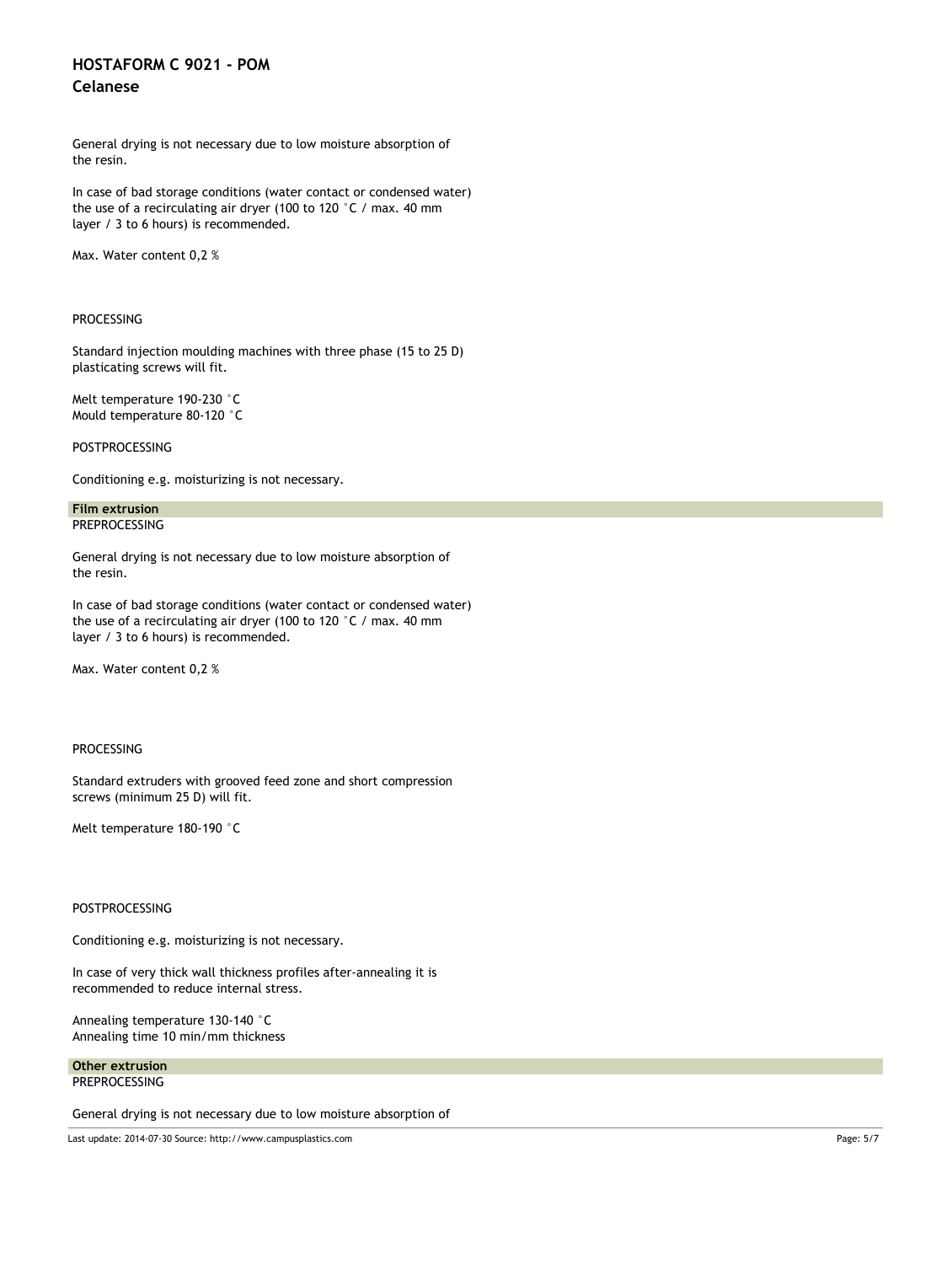## **Celanese**

the resin.

In case of bad storage conditions (water contact or condensed water) the use of a recirculating air dryer (100 to 120 °C / max. 40 mm layer / 3 to 6 hours) is recommended.

Max. Water content 0,2 %

### PROCESSING

Standard extruders with grooved feed zone and short compression screws (minimum 25 D) will fit.

Melt temperature 180-190 °C

### POSTPROCESSING

Conditioning e.g. moisturizing is not necessary.

In case of very thick wall thickness profiles after-annealing it is recommended to reduce internal stress.

Annealing temperature 130-140 °C Annealing time 10 min/mm thickness

### **Sheet extrusion** PREPROCESSING

General drying is not necessary due to low moisture absorption of the resin.

In case of bad storage conditions (water contact or condensed water) the use of a recirculating air dryer (100 to 120 °C / max. 40 mm layer / 3 to 6 hours) is recommended.

Max. Water content 0,2 %

### PROCESSING

Standard extruders with grooved feed zone and short compression screws (minimum 25 D) will fit.

Melt temperature 180-190 °C

### POSTPROCESSING

Conditioning e.g. moisturizing is not necessary.

In case of very thick wall thickness profiles after-annealing it is recommended to reduce internal stress.

Last update: 2014-07-30 Source: http://www.campusplastics.com Page: 6/7